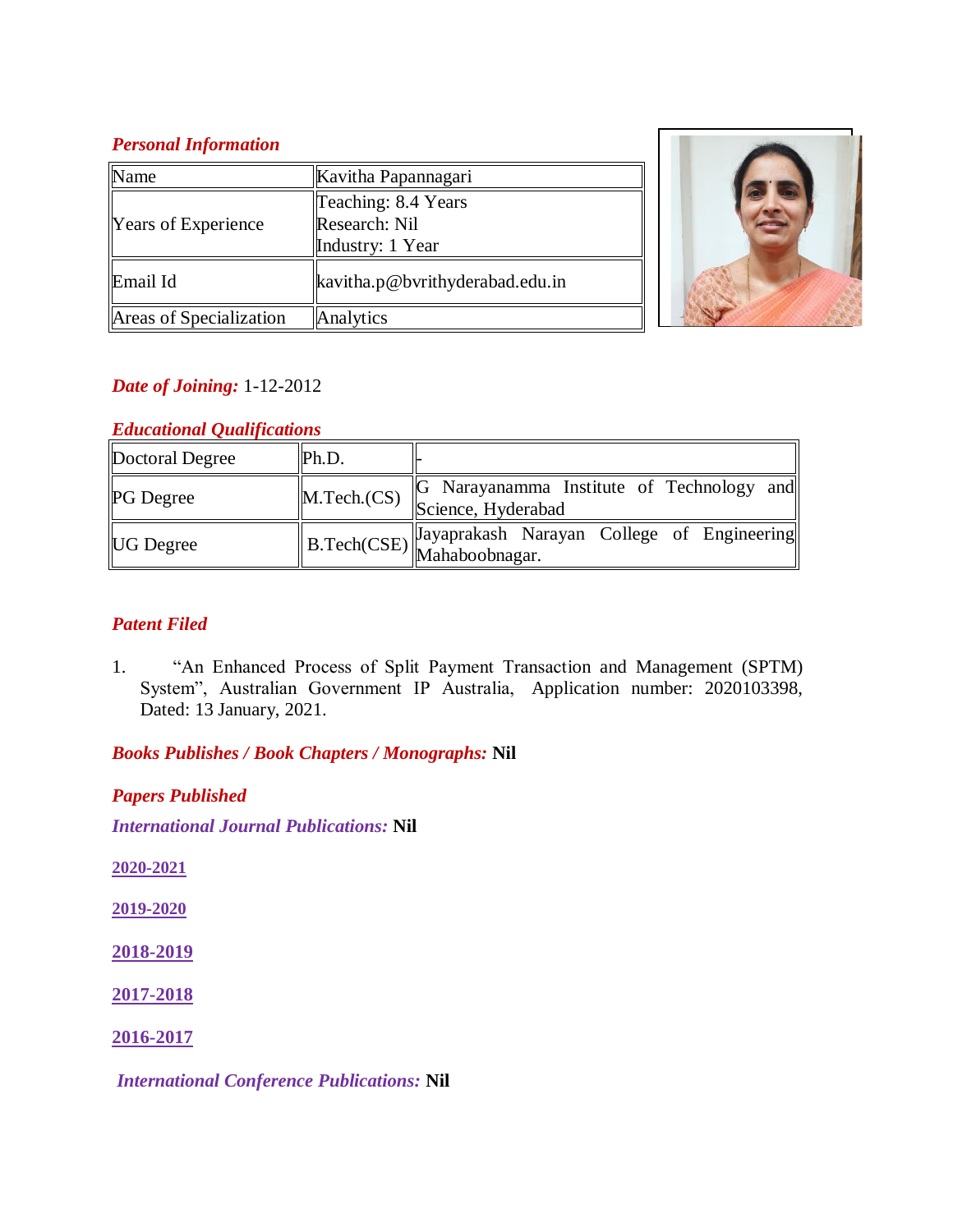#### *National Conference Publications:***Nil**

## *FDP's Attended / Conducted*

- 1. Four day Conference on "Transformation in Engineering Education" at Anurag Group of Institutions organized by IUCEE from 5<sup>th</sup> to 8<sup>th</sup> January 2020.
- 2. Three day FDP on "Professional Etiquette & Emotional Intelligence" from  $8<sup>th</sup>$  July to  $18<sup>th</sup>$ July 2019.
- 3. Three day workshop on "III Level 1" from  $13<sup>th</sup>$  to  $15<sup>th</sup>$  May 2019.
- 4. One day workshop on "Unconscious Bias at Workplace" on 8<sup>th</sup> Feb 2019.
- 5. Two weeks FDP on "Entrepreneurship Development" organized from 18th to 30th March 2019.
- 6. Three day workshop on 'Python Jump Start' by P. Asokan at Talentsprint from 2<sup>nd</sup> to 4<sup>th</sup> January 2019.
- 7. Two day workshop on "E-Lab VEDIC", SVES Society from 6<sup>th</sup> to 7<sup>th</sup> September 2017.
- 8. Seven days workshop on "Ruby" Organized by Department of Information Technology, BVRIT Hyderabad College Of Engineering for Women, Ranga Reddy District, Telangana State, from 29<sup>th</sup> June to 5<sup>th</sup> July 2017.
- 9. Two day workshop on "Content Preparation for Even Semester Subjects" from  $16<sup>th</sup>$  to 17<sup>th</sup> December 2016.
- 10. Three day workshop on "E-lab in C-programming" at VEDIC from  $21^{st}$  to  $23^{rd}$  July 2016.
- 11. One week Faculty Development Program on "Open Source Software through Spoken Tutorials", IIT Bombay at BVRIT Hyderabad from 4<sup>th</sup> to 10<sup>th</sup> November 2016.
- 12. One-day Workshop on "IBM-Bluemix" on 29<sup>th</sup> September 2014 held under IBM at BVRIT Hyderabad College of Engineering for women, Hyderabad.
- 13. Two day Workshop on "Big Data & Data Analytics" under IEEE student branch on 12th & 13<sup>th</sup> September at BVRIT Hyderabad College of Engineering for women, Hyderabad.
- 14. One Week Workshop on "From a Teacher to Trainer-FDP to Enhance Functional Aptitude" conducted by ATL" held from  $12<sup>th</sup>$  to 7<sup>th</sup> May 2014 held at BVRIT Narsapur.
- 15. Two day workshop on "Android Mobile App Development" conducted by COIGN EDU&IT Services Pvt.Ltd from 14<sup>th</sup> to 15<sup>th</sup> February 2014 BVRIT Hyderabad College of Engineering for women, Hyderabad.
- 16. One day workshop on "I-Lead (IWN's Leadership Exploration and Development Program)" held on  $11<sup>th</sup>$  January 2014.
- 17. One day workshop on "IEEE Xplore Digital Library User Awareness" held at JNTU Hyderabad on 2nd August 2013.
- 18. Three day workshop on "Data Mining and Its Application" at G Narayanamma Institute of Technology & Science held on  $29^{th}$  June to  $1^{st}$  July 2011.